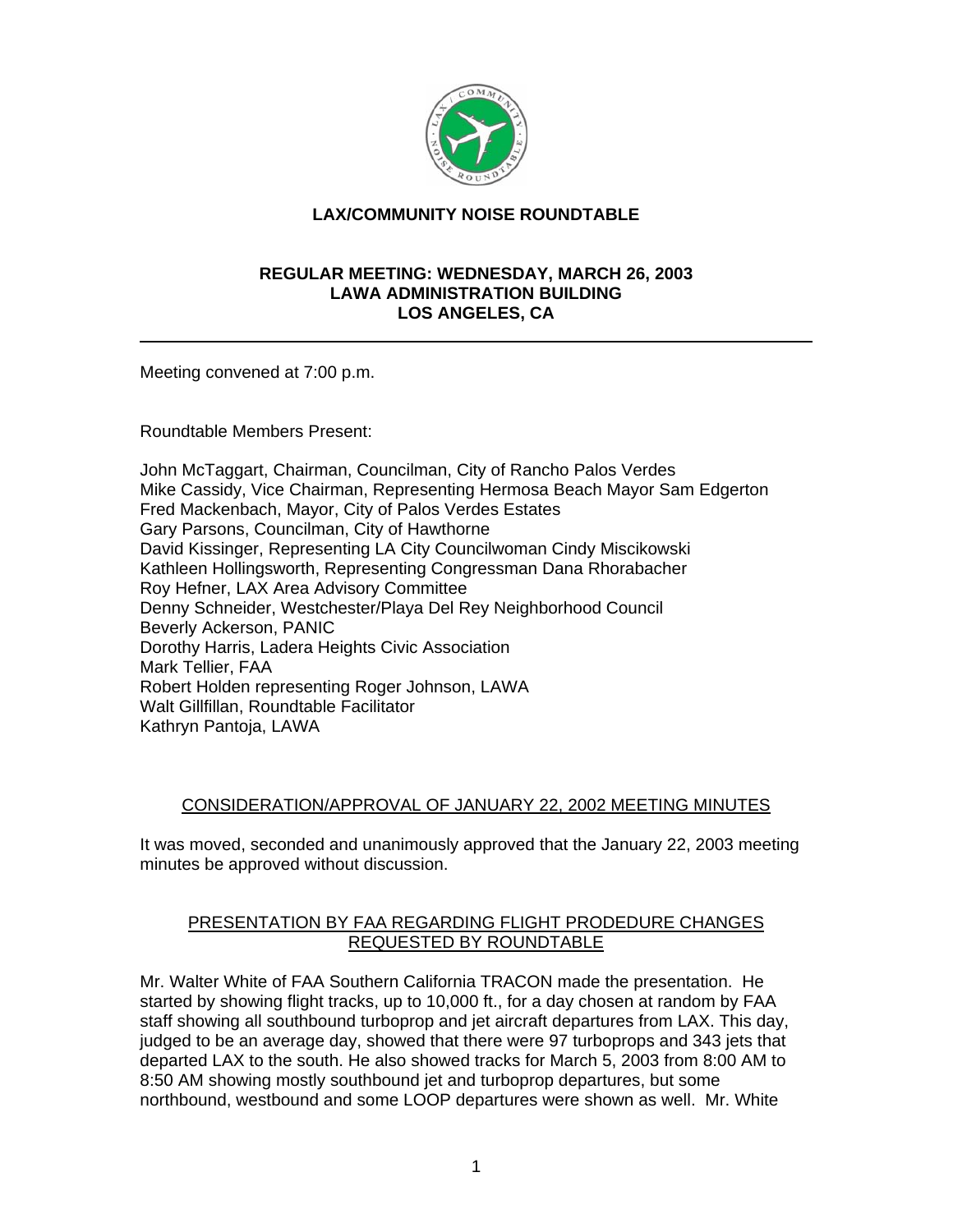was not able to determine the offshore distance of the tracks since there was no distance scale on the map. There was a discussion of the LAXX Departure Procedure, which is a long-standing procedure for jets going to the south and the east. The current version is the LAXX FOUR, which was recently revised to be used instead of the SEBBY TWO in transitioning to Daggett. These changes are published in the *U.S. Terminal Procedures* manual for Southern California, which is revised every 56 days. Bob Holden offered to make copies of the procedures for LAX and other nearby airports and distribute the handouts at the next Flight Track Subcommittee meeting. Eventually, the LAXX will be replaced by the HOLTZ, OSHNN and POPPR Departure Procedures, which are RNAV procedures. This will narrow the flight tracks over the ocean as opposed to the wide swath of flight tracks currently seen on the LAXX, which is a radar vector procedure relying on communications between the pilot and air traffic controllers as to when to turn the airplane. The FAA is hoping to implement these departure procedures by June.

Fred Mackenbach asked about these procedures and why airplanes are still flying over the Peninsula. Walter White stated that the overflights are probably turboprops, which do not use the LAXX procedure. There are numerous jet overflights of the Peninsula during LAX East Ops, which is related to weather. When asked why these jets can't be rerouted so they fly over Terminal Island around the Peninsula. Mr. White stated that would not be possible because they need to keep the aircraft in Class B airspace, and to maintain separation from departures from Long Beach and John Wayne Airports. He also commented on the issue of sending easterly departures farther to the east of LAX in order to cross the coastline at higher altitudes, stating that there are significant noise issues with this and the FAA would have to go through the appropriate community process. A question was asked as to why LAX is in East Ops when the weather on LAX's website shows windspeed under 10 knots (Note: there is a link to the Weather.com website on LAWA.org). Mr. White replied that LAX is set up to operate most efficiently in West Ops, so when winds allow, LAX will return to west traffic. At times, when LAX has turned around and is in East Ops, the winds will temporarily drop below 10 knots. But if the forecast says the winds will pick up, the airport remains in East Ops since it takes about 40 minutes to turn the airport around, during which time there is a huge inefficiency created throughout the air traffic system. He likened it to turning an aircraft carrier around. LAX is one of the few airports in the country that has a waiver that allows it to operate with a 10-knot tail wind.

The issue of northside turboprop departures during East Ops was raised. The standard departure has turboprops coming off the north runways making a sharp left turn to the northwest and overflying the residential areas immediately north of LAX. This creates a serious noise disturbance to the residents in Westchester. David Kissinger of Councilwoman Miscikowski's office stated that his office has received calls about jets apparently flying on the turboprop route and inquired if the routes in question are authorized. Walter White replied that it's difficult to respond without knowing any specifics. He further said it's not possible for the FAA to put jets on a turboprop route. He also stated that if there was an unusual situation, the sooner that it is reported the easier it is for the controllers to recall the specifics of the situation, because they work a very large quantity of airplanes and will quickly forget what may have happened after a couple of days.

The issue of implementing the KWYET Departure to replace the LOOP Departure was raised. Specifically, what assurances can the FAA give the community that aircraft that do not meet the KWYET performance requirements would not be assigned the KWYET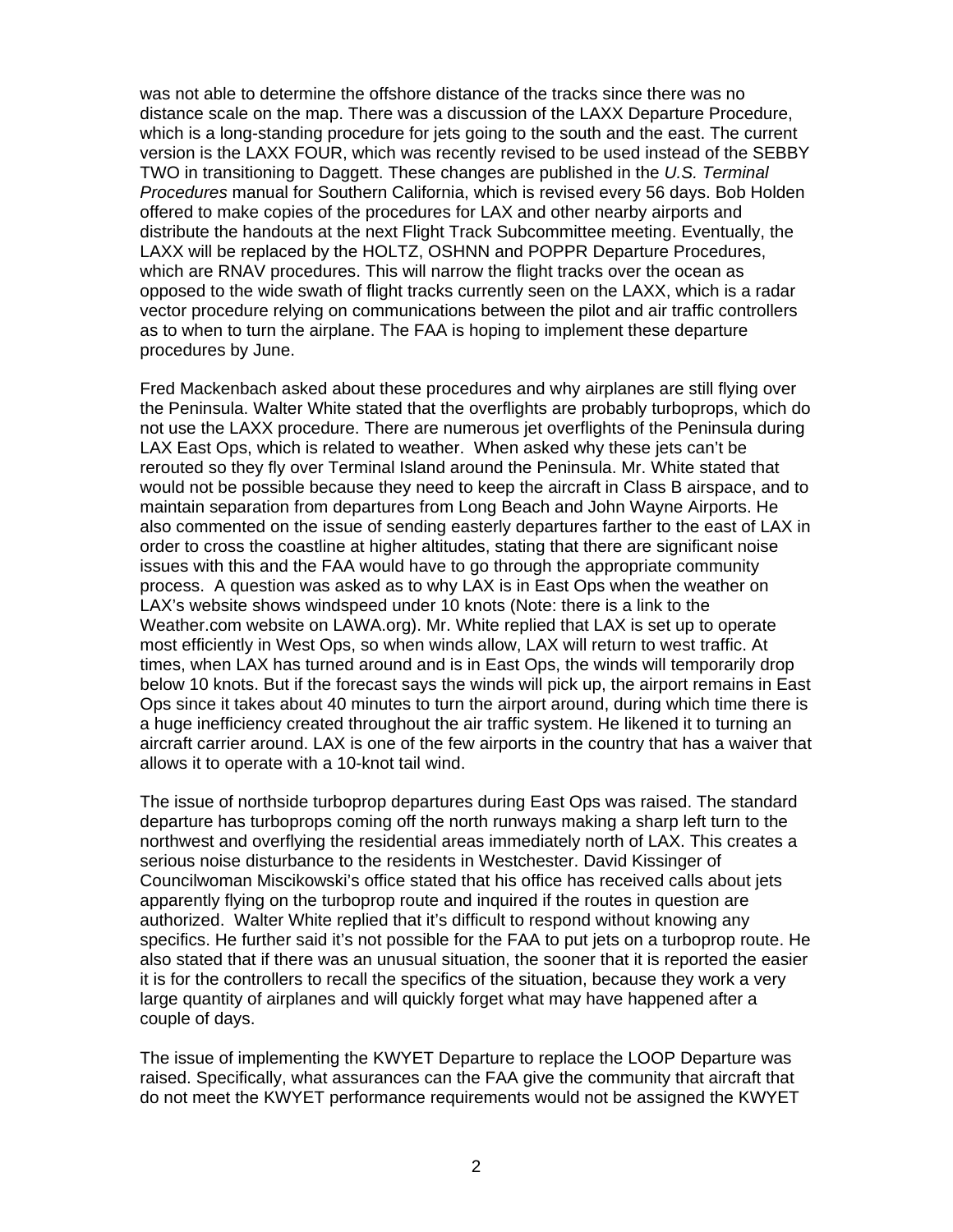and would have to use the LAXX Departure. Walter White replied that right now, 98% of the aircraft operating at LAX are currently equipped to use the KWYET departure. In addition, once the KWYET has been implemented and proved to work, the LOOP will be unpublished and no longer available. However, if it were shown that the KWYET ends up showing worse performance than the LOOP, there would be no reason to pursue the procedure. In response to a question as to when the KWYET will be implemented, Walter White stated that additional work was required on the KWYET due to some technical issues experienced in some airspace redesign issues in Las Vegas. One of the problems is that the turn is 180 $^{\circ}$  while the FAA's tables only go to 120 $^{\circ}$ , so the FAA had to do a lot of mathematics. He further stated that he just received the revised paperwork and approved it and told the FAA office in Oklahoma City to proceed with the publication. He hopes to have it published this fall. Publishing the KWYET procedure has received the very top priority within the FAA.

Walt Gillfillan commented that we had invited Walter White to the Roundtable in response to the letters previously sent to the FAA Regional Administrator based on work previously done by the Flight Track Data Subcommittee (FTDS). Specifically, the issues were the Monterey Park overflights, BASET TWO arrival altitudes, and the missed approach/go-around overflights of El Segundo. Further, the PV Peninsula issues discussed by Walter White this evening are still being considered by the FTDS. There has been preliminary work done, but the FTDS still has to make recommendations to the full Roundtable. Chairman McTaggart stated that some of the residents of the Peninsula felt that it was time to get around to these issues. Walter White stated that he was not prepared to discuss the other issues, and he had not seen a copy of the letters sent to the FAA Regional Administrator. Copies of the letters were provided to him. A discussion of the REEDR arrival ensued and the issue of raising the altitudes and holding the planes level until they cross the coastline may provide some noise relief to the community. Walter White stated he would be happy to look into this and that it would not involve extensive environmental analysis since it's an improvement.

There was a discussion with Kathleen Hollingsworth of Congressman Dana Rhorabacher's office of the various aircraft in-flight issues affecting the South Bay. This included the issue of easterly departures during LAX Over-Ocean Ops. There was also a discussion of the pending LAX Part 161 Study. The main point of the discussion is to get Congress to allow curfews on aircraft that have to depart to the east to beat a curfew at the destination airport. Ms. Hollingsworth stated that she will discuss the issue with the staffs of Congresspersons Harman and Waters and then discuss it with Mr. Rhorabacher to see if anything can be done via legislation.

## ROUNDTABLE MEMBER DISCUSSION

Roy Hefner commented on the overall marked decrease in passenger volume and the number of operations at LAX in the last two years. He also anticipates a further drop this year due to the world situation. Based on this, the noise from LAX operations has decreased.

Beverly Ackerson commented on problems with the LAX Internet Flight Tracking System with planes disappearing from the screen as they fly over the Peninsula. Bob Holden replied that it could be due to a number of reasons such as weather or terrain conditions that interfere with the FAA radar signal. The FAA radar antenna is a very large structure while the Passur antenna is relatively small. In addition, LAWA only subscribes to a